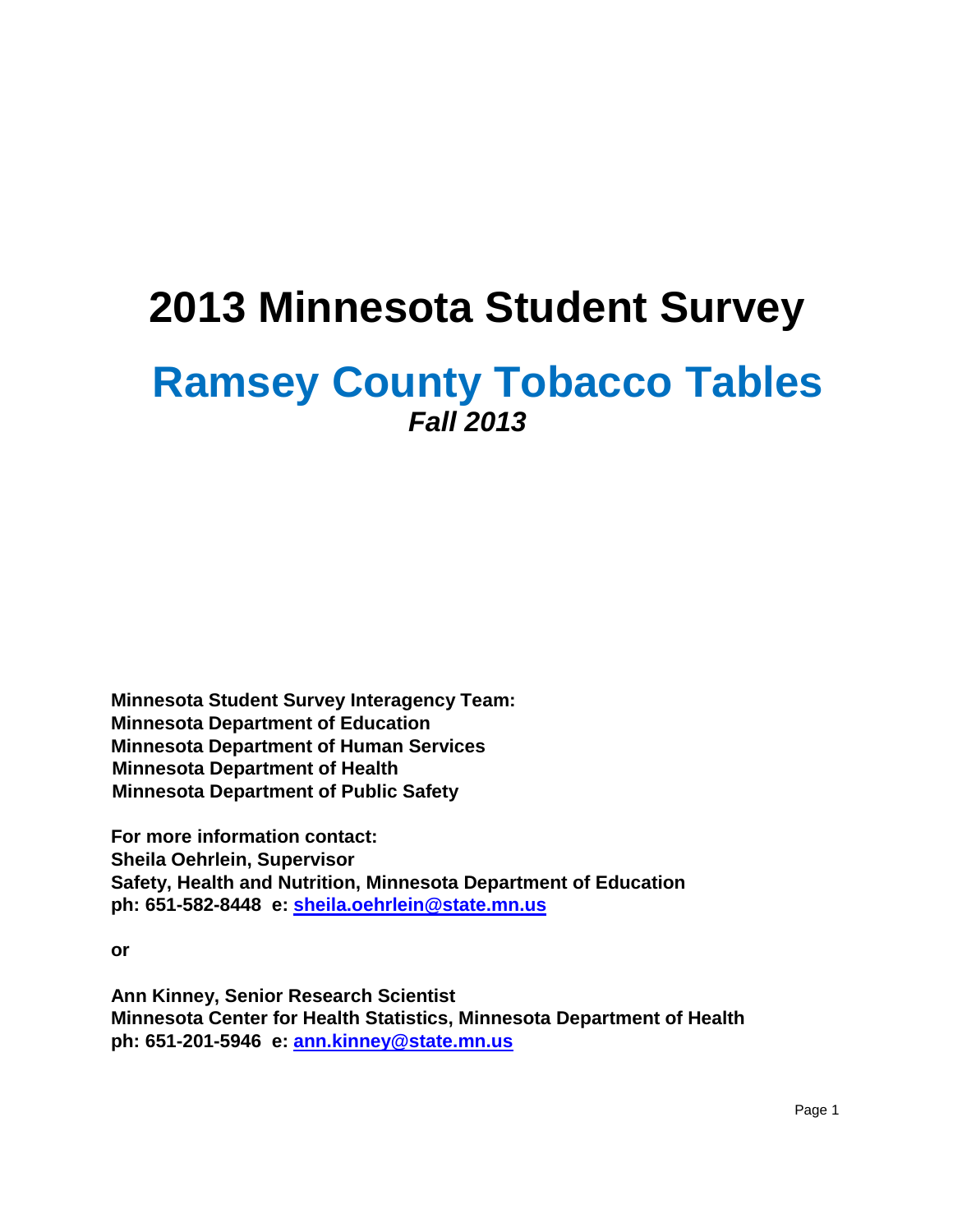## **2013 MINNESOTA STUDENT SURVEY**

## **Survey Participation**

The 2013 Minnesota Student Survey was administered in the first half of 2013 to public school students in Grades 5, 8, 9, and 11 statewide. All public school districts in Minnesota were invited to participate. Of the 334 public operating districts, 280 agreed to participate (84% of public operating school districts). All Ramsey County public school districts participated. Public school student participation was voluntary and surveys were anonymous.

All schools and districts that participated in the survey followed federal laws regarding parental notification as required by the Family Educational Rights and Privacy Act (FERPA) and the Protection of Pupil Rights Amendment (PPRA). PPRA requires that schools that participate in the survey notify parents of the survey administration, provide parents the opportunity to review the survey instrument, and allow parents to opt their child out of participating.

## **Mode of Administration**

In 2013, for the first time, schools could choose to administer the survey by computer or by using the traditional paper and pencil survey. Each participating school had to choose one method or the other. Overall, 35% of students took the survey by computer and 65% used the paper survey. The survey questions that students saw on their computer screens were the same as those in the paper survey booklets.

Researchers find that the mode of administration (in this case, computer or paper) may sometimes influence survey results in subtle ways. Students may feel that one method offers more privacy or anonymity than the other, or they may simply feel more comfortable with one method. The Minnesota Student Survey research team will be analyzing the results of the 2013 survey to see if they can detect any influence of the mode of administration on survey results.

## **New Questions and Year-to-Year Comparisons**

Many of the 2013 survey instrument questions were changed from the 2010 survey instrument. While some questions stayed the same, other questions had updated or improved wording. Some entirely new questions were added and some questions were dropped. New questions are noted on each table. Caution must be used when making comparisons over time for any questions in which the wording has changed.

Please note that although these surveys are given repeatedly over time, student populations may change between administrations of the survey.

## **Validity of Responses**

Approximately 2% of the surveys were eliminated from analyses because gender was missing, responses were highly inconsistent, or there was a pattern of likely exaggeration.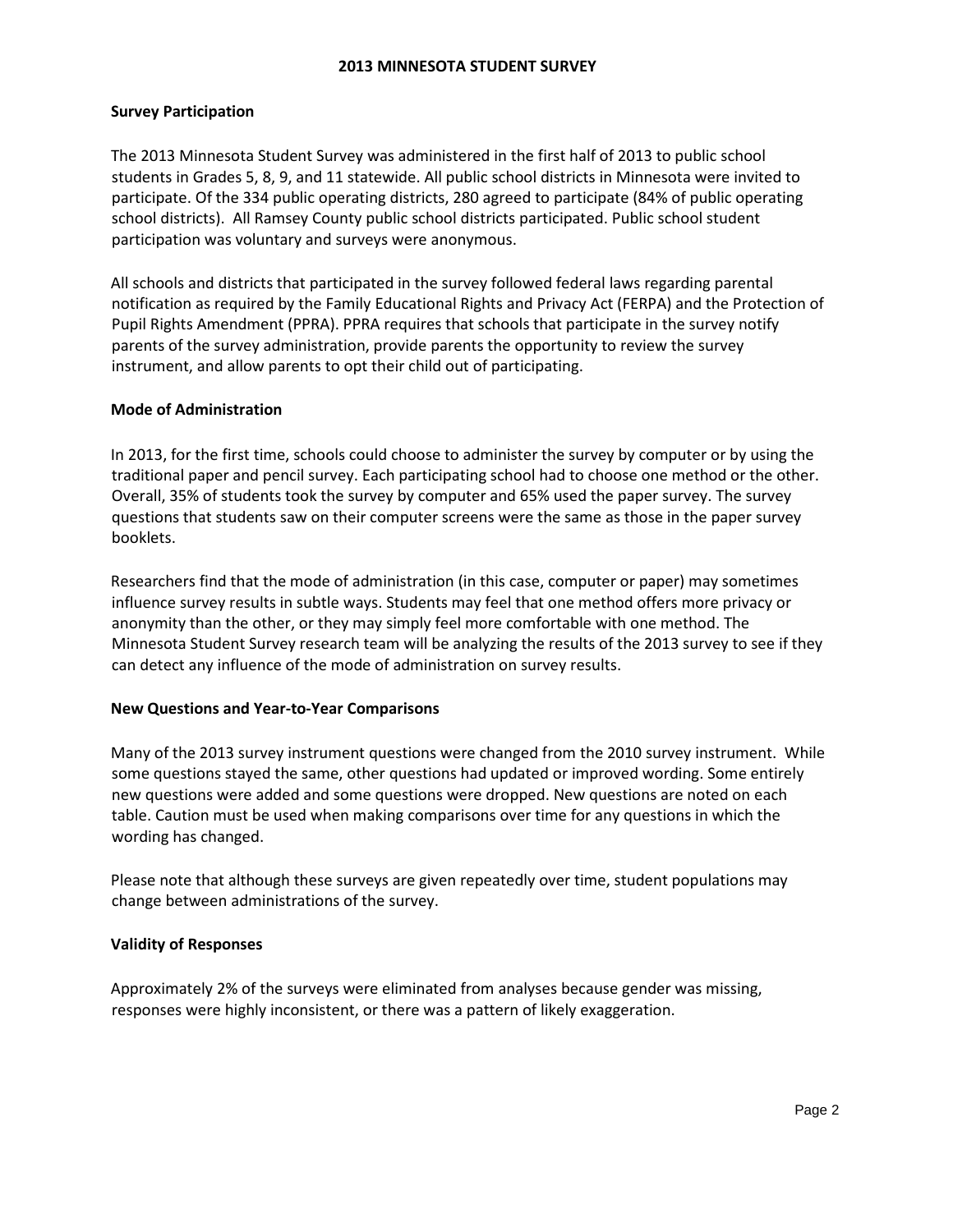## **DEMOGRAPHIC DESCRIPTION OF RAMSEY COUNTY STUDENTS COMPLETING THE 2013 MINNESOTA STUDENT SURVEY 2013**

|                                                       |                                                    |       |               |          | Grade |          |       |       |       |
|-------------------------------------------------------|----------------------------------------------------|-------|---------------|----------|-------|----------|-------|-------|-------|
|                                                       |                                                    | 5th   |               | 8th      |       | 9th      |       | 11th  |       |
|                                                       |                                                    | N     | $\frac{9}{6}$ | N        | %     | N        | $\%$  | N     | %     |
| <b>Total number of surveys</b>                        |                                                    | 4,232 | 100%          | 3,490    | 100%  | 4,192    | 100%  | 3,699 | 100%  |
| Gender                                                | <b>Male</b>                                        | 2,164 | 51%           | 1,740    | 50%   | 2,042    | 49%   | 1,834 | 50%   |
|                                                       | <b>Female</b>                                      | 2.068 | 49%           | 1,750    | 50%   | 2,150    | 51%   | 1,865 | 50%   |
| Age                                                   | 10 or younger                                      | 1,678 | 40%           | 0        | 0%    | 0        | 0%    | 0     | 0%    |
|                                                       | 11                                                 | 2,450 | 58%           | 0        | 0%    | 0        | $0\%$ | 0     | 0%    |
|                                                       | 12                                                 | 71    | 2%            | 6        | 0%    | $\Omega$ | $0\%$ | 0     | 0%    |
|                                                       | 13                                                 | 5     | 0%            | 1,450    | 42%   | 6        | 0%    | 0     | $0\%$ |
|                                                       | 14                                                 | 0     | 0%            | 1,951    | 56%   | 1,550    | 37%   | 0     | 0%    |
|                                                       | 15                                                 | 0     | 0%            | 66       | 2%    | 2.490    | 59%   | 5     | 0%    |
|                                                       | 16                                                 | 0     | 0%            | 3        | 0%    | 112      | 3%    | 1,343 | 36%   |
|                                                       | 17                                                 | 0     | 0%            | $\Omega$ | 0%    | 14       | 0%    | 2,217 | 60%   |
|                                                       | 18                                                 | 0     | 0%            | $\Omega$ | 0%    | $\Omega$ | 0%    | 103   | 3%    |
|                                                       | 19-20                                              | 0     | 0%            | $\Omega$ | 0%    | $\Omega$ | 0%    | 22    | 1%    |
|                                                       | No answer                                          | 28    | 1%            | 14       | 0%    | 20       | 0%    | 9     | 0%    |
| Are you a member of any                               | Yes                                                | 482   | 11%           | 420      | 12%   | 485      | 12%   | 338   | 9%    |
| of the following ethnic<br>or cultural groups?^       | <b>No</b>                                          | 3.242 | 77%           | 2,629    | 75%   | 3,152    | 75%   | 2,810 | 76%   |
| <b>Hispanic or Latino/a</b>                           | Not answered                                       | 508   | 12%           | 441      | 13%   | 555      | 13%   | 551   | 15%   |
| Are you a member of any                               | Yes                                                | 105   | 2%            | 41       | 1%    | 64       | 2%    | 46    | $1\%$ |
| of the following ethnic or<br>cultural groups?^       | <b>No</b>                                          | 3,524 | 83%           | 2,847    | 82%   | 3,382    | 81%   | 2,955 | 80%   |
| <b>Somali</b>                                         | <b>Not answered</b>                                | 603   | 14%           | 602      | 17%   | 746      | 18%   | 698   | 19%   |
| Are you a member of any                               | Yes                                                | 572   | 14%           | 453      | 13%   | 726      | 17%   | 759   | 21%   |
| of the following ethnic or<br>cultural groups?^       | <b>No</b>                                          | 3,114 | 74%           | 2,577    | 74%   | 2,959    | 71%   | 2,556 | 69%   |
| Hmong                                                 | <b>Not answered</b>                                | 546   | 13%           | 460      | 13%   | 507      | 12%   | 384   | 10%   |
| In addition, what is your<br>race?^ (If more than one | American Indian or<br><b>Alaskan Native only</b>   | 97    | 2%            | 43       | 1%    | 44       | 1%    | 19    | $1\%$ |
| describes you, mark ALL                               | <b>Asian only</b>                                  | 802   | 19%           | 633      | 18%   | 952      | 23%   | 954   | 26%   |
| that apply)                                           | Black, African or<br><b>African American only</b>  | 668   | 16%           | 431      | 12%   | 532      | 13%   | 409   | 11%   |
|                                                       | Native Hawaiian or<br><b>Pacific Islander only</b> | 25    | 1%            | 12       | 0%    | 23       | 1%    | 13    | 0%    |
|                                                       | <b>White only</b>                                  | 1.856 | 44%           | 1,712    | 49%   | 1.882    | 45%   | 1,757 | 47%   |
|                                                       | Multiple race (checked<br>more than one)           | 395   | 9%            | 416      | 12%   | 441      | 11%   | 289   | 8%    |
|                                                       | No answer                                          | 389   | 9%            | 243      | 7%    | 318      | 8%    | 258   | 7%    |

^ New question in 2013.

## **Individual school districts have the following tables by race/ethnicity**.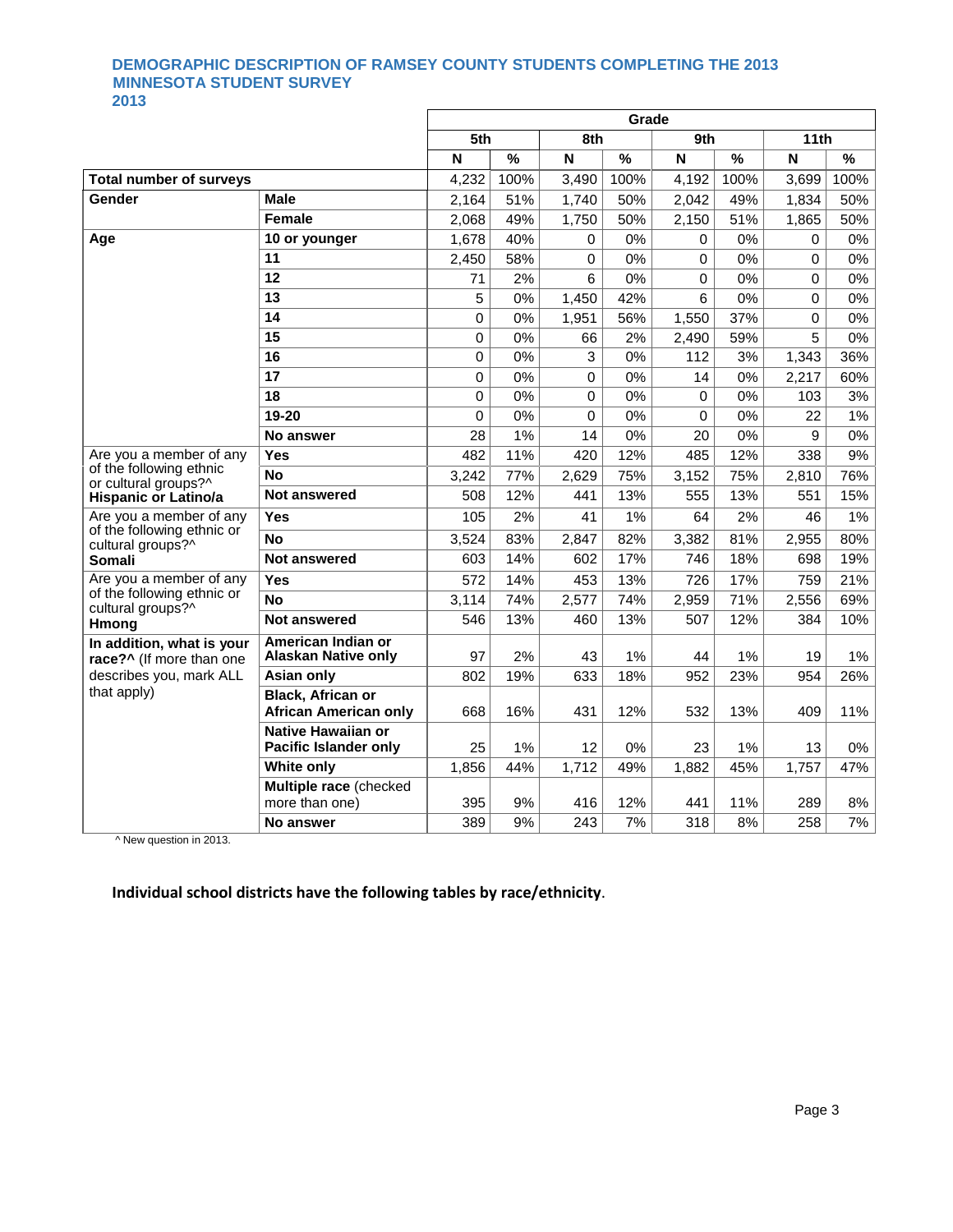## **SUMMARY OF TOBACCO USE \*\* Ramsey County, 2013**

|                                                                            |                   | Grade       |               |             |               |             |        |  |
|----------------------------------------------------------------------------|-------------------|-------------|---------------|-------------|---------------|-------------|--------|--|
|                                                                            | 8th               |             | 9th           |             | 11th          |             |        |  |
|                                                                            |                   | <b>Male</b> | <b>Female</b> | <b>Male</b> | <b>Female</b> | <b>Male</b> | Female |  |
|                                                                            |                   | %           | %             | %           | %             | %           | %      |  |
| Use of any tobacco products during the past<br>30 days                     |                   | 6%          | 5%            | 10%         | 9%            | 18%         | 11%    |  |
| Frequent (20+ days) use of any tobacco products<br>during the past 30 days | $Y_{\mathsf{e}S}$ | 2%          | $1\%$         | 3%          | 2%            | 6%          | 2%     |  |

\*\* These are all computed variables based on combinations of responses to two or more survey item

## **CIGARETTE USE AMONG 5TH GRADE STUDENTS\*^ Ramsey County, 2013**

|                                                          |            | 5 <sup>th</sup> Grade |         |
|----------------------------------------------------------|------------|-----------------------|---------|
|                                                          |            | <b>Male</b>           | Female  |
|                                                          |            | %                     | %       |
| During the last 30 days, have you smoked any cigarettes? | <b>Yes</b> | 1%                    | 0%      |
|                                                          | <b>No</b>  | 99%                   | $100\%$ |

\* Only 5th grade survey asked these questions

^ All questions on this table were new in 2013

## **TOBACCO USE\* Ramsey County, 2013**

|                                           |               | Grade       |        |             |        |             |        |
|-------------------------------------------|---------------|-------------|--------|-------------|--------|-------------|--------|
| During the last 30 days, on how many days |               |             | 8th    |             | 9th    |             | 11th   |
| did you                                   |               | <b>Male</b> | Female | <b>Male</b> | Female | <b>Male</b> | Female |
|                                           |               | $\%$        | %      | %           | $\%$   | $\%$        | %      |
| smoke a cigarette?                        | 0 days        | 96%         | 96%    | 93%         | 93%    | 88%         | 91%    |
|                                           | 1 to 2 days   | $2\%$       | 2%     | 3%          | 3%     | 4%          | 3%     |
|                                           | 3 to 5 days   | 1%          | 1%     | 1%          | 1%     | 2%          | 1%     |
|                                           | 6 to 9 days   | 0%          | 1%     | 0%          | 1%     | 1%          | 1%     |
|                                           | 10 to 19 days | $0\%$       | 1%     | 1%          | 1%     | 1%          | 1%     |
|                                           | 20 to 29 days | $0\%$       | $0\%$  | 0%          | 0%     | 1%          | 1%     |
|                                           | All 30 days   | 1%          | $0\%$  | 1%          | 1%     | 3%          | 1%     |
| smoke cigars, cigarillos                  | 0 days        | 96%         | 98%    | 94%         | 97%    | 89%         | 96%    |
| or little cigars?                         | 1 to 2 days   | 2%          | 1%     | 3%          | 1%     | 6%          | 2%     |
|                                           | 3 to 5 days   | 1%          | 1%     | 1%          | 1%     | 2%          | 1%     |
|                                           | 6 to 9 days   | 0%          | 0%     | 0%          | 1%     | 1%          | 0%     |
|                                           | 10 to 19 days | $1\%$       | 0%     | 0%          | 0%     | 1%          | 0%     |
|                                           | 20 to 29 days | 0%          | $0\%$  | $1\%$       | 0%     | 0%          | $0\%$  |
|                                           | All 30 days   | 1%          | $0\%$  | $0\%$       | $0\%$  | 1%          | $0\%$  |
| use chewing tobacco,                      | 0 days        | 98%         | 98%    | 96%         | 99%    | 93%         | 99%    |
| snuff or dip?                             | 1 to 2 days   | 1%          | 1%     | 1%          | $0\%$  | 2%          | 0%     |
|                                           | 3 to 5 days   | $0\%$       | $0\%$  | 1%          | $0\%$  | 1%          | $0\%$  |
|                                           | 6 to 9 days   | 0%          | 0%     | $0\%$       | $0\%$  | 1%          | $0\%$  |
|                                           | 10 to 19 days | $0\%$       | 0%     | $0\%$       | $0\%$  | 1%          | $0\%$  |
|                                           | 20 to 29 days | 0%          | $0\%$  | 1%          | 0%     | 1%          | 0%     |
|                                           | All 30 days   | 0%          | 0%     | 0%          | 0%     | 2%          | 0%     |

\* 5th grade survey did not ask these questions.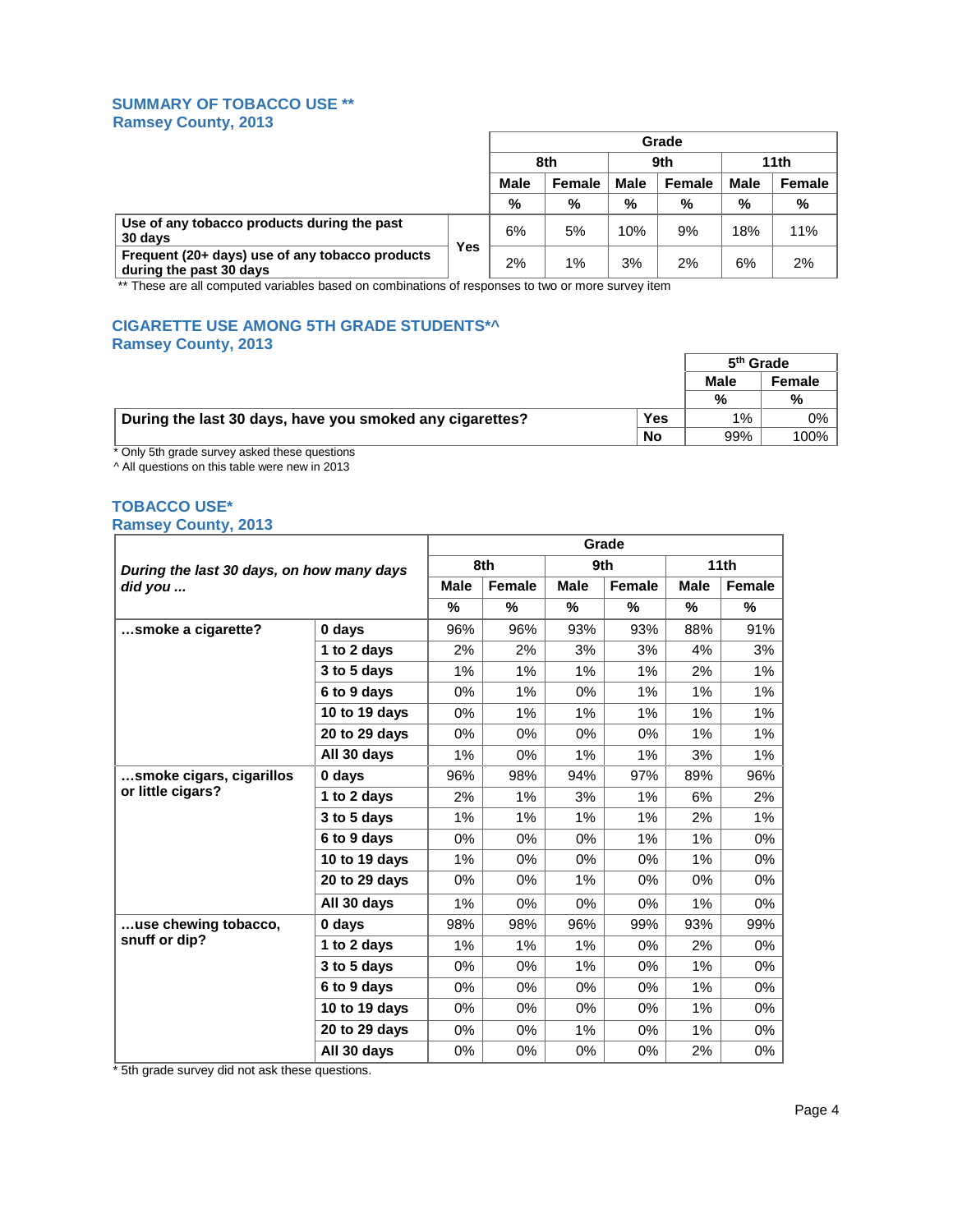#### **EXPOSURE TO SECONDHAND SMOKE^ Ramsey County, 2013** ř.

|                                                                                                   |             |      | Grade  |             |               |             |        |                  |        |  |  |
|---------------------------------------------------------------------------------------------------|-------------|------|--------|-------------|---------------|-------------|--------|------------------|--------|--|--|
|                                                                                                   |             | 5th  |        | 8th         |               | 9th         |        | 11 <sub>th</sub> |        |  |  |
|                                                                                                   |             | Male | Female | <b>Male</b> | <b>Female</b> | <b>Male</b> | Female | <b>Male</b>      | Female |  |  |
|                                                                                                   |             | %    | %      | %           | %             | %           | %      | %                | %      |  |  |
| During the last 7<br>days, on how many<br>days were you in<br>the same room as<br>someone who was | 0 days      | 77%  | 79%    | 74%         | 71%           | 70%         | 69%    | 66%              | 68%    |  |  |
|                                                                                                   | 1 or 2 days | 14%  | 13%    | 16%         | 17%           | 17%         | 17%    | 18%              | 17%    |  |  |
|                                                                                                   | 3 or 4 days | 4%   | 3%     | 4%          | 5%            | 6%          | 5%     | 7%               | 5%     |  |  |
|                                                                                                   | 5 or 6 days | 1%   | 1%     | 2%          | 2%            | 2%          | 2%     | 2%               | 2%     |  |  |
| smoking cigarettes?                                                                               | All 7 days  | 4%   | 4%     | 4%          | 5%            | 6%          | 7%     | 7%               | 6%     |  |  |
| During the last 7                                                                                 | 0 days      | 83%  | 84%    | 81%         | 78%           | 78%         | 77%    | 74%              | 75%    |  |  |
| days, on how many<br>days did you ride in<br>a car with someone<br>who was smoking                | 1 or 2 days | 9%   | 9%     | 10%         | 11%           | 12%         | 11%    | 14%              | 14%    |  |  |
|                                                                                                   | 3 or 4 days | 4%   | 3%     | 4%          | 5%            | 4%          | 5%     | 6%               | 5%     |  |  |
|                                                                                                   | 5 or 6 days | 1%   | 1%     | 2%          | 2%            | 2%          | 2%     | 2%               | 2%     |  |  |
| cigarettes?                                                                                       | All 7 days  | 2%   | 3%     | 3%          | 4%            | 4%          | 5%     | 4%               | 4%     |  |  |

^ All questions on this table were new in 2013.

## **PERCEIVED RISK OF HARM FROM SUBSTANCE USE**

## **Ramsey County, 2013**

| How much do you think<br>People risk harming<br>themselves physically or in<br>other ways if they |                    | Grade       |        |             |        |             |        |                  |        |  |  |
|---------------------------------------------------------------------------------------------------|--------------------|-------------|--------|-------------|--------|-------------|--------|------------------|--------|--|--|
|                                                                                                   |                    | 5th         |        | 8th         |        | 9th         |        | 11 <sub>th</sub> |        |  |  |
|                                                                                                   |                    | <b>Male</b> | Female | <b>Male</b> | Female | <b>Male</b> | Female | <b>Male</b>      | Female |  |  |
|                                                                                                   |                    | %           | $\%$   | %           | %      | %           | %      | %                | %      |  |  |
| smoke one or                                                                                      | No risk            | 25%         | 23%    | 13%         | 11%    | 15%         | 8%     | 10%              | 7%     |  |  |
| more packs of<br>cigarettes per day?                                                              | <b>Slight risk</b> | 10%         | 9%     | 9%          | 12%    | 8%          | 10%    | 9%               | 9%     |  |  |
|                                                                                                   | Moderate risk      | 16%         | 14%    | 24%         | 20%    | 20%         | 21%    | 20%              | 19%    |  |  |
|                                                                                                   | <b>Great risk</b>  | 50%         | 53%    | 54%         | 56%    | 58%         | 61%    | 61%              | 66%    |  |  |

^ New question in 2013.

## **PERCEPTIONS OF OTHERS DISAPPROVAL OF SMOKING CIGARETTES Ramsey County, 2013**

|                                                                   |                    | Grade                 |       |             |        |      |               |      |        |
|-------------------------------------------------------------------|--------------------|-----------------------|-------|-------------|--------|------|---------------|------|--------|
|                                                                   |                    | 5th                   |       |             | 8th    |      | 9th           | 11th |        |
|                                                                   |                    | Female<br><b>Male</b> |       | <b>Male</b> | Female | Male | <b>Female</b> | Male | Female |
|                                                                   |                    | %                     | %     | %           | %      | %    | %             | %    | %      |
| How wrong do your<br>parents feel it would<br>be for you to smoke | Not at all wrong   | 4%                    | 4%    | 6%          | 3%     | 8%   | 3%            | 5%   | 3%     |
|                                                                   | A little bit wrong | 1%                    | 1%    | 2%          | 2%     | 4%   | 3%            | 6%   | 4%     |
|                                                                   | Wrong              | 5%                    | 5%    | 11%         | 9%     | 12%  | 10%           | 16%  | 14%    |
| cigarettes?                                                       | Very wrong         | 89%                   | 90%   | 81%         | 86%    | 77%  | 83%           | 73%  | 79%    |
| How wrong do your<br>friends feel it would<br>be for you to smoke | Not at all wrong   | 6%                    | 5%    | 9%          | 5%     | 14%  | 8%            | 16%  | 10%    |
|                                                                   | A little bit wrong | 4%                    | $2\%$ | 10%         | 8%     | 15%  | 12%           | 20%  | 17%    |
|                                                                   | Wrong              | 19%                   | 12%   | 26%         | 20%    | 25%  | 26%           | 27%  | 25%    |
| cigarettes?                                                       | Very wrong         | 72%                   | 81%   | 54%         | 67%    | 46%  | 53%           | 37%  | 48%    |

^ All questions on this table were new in 2013.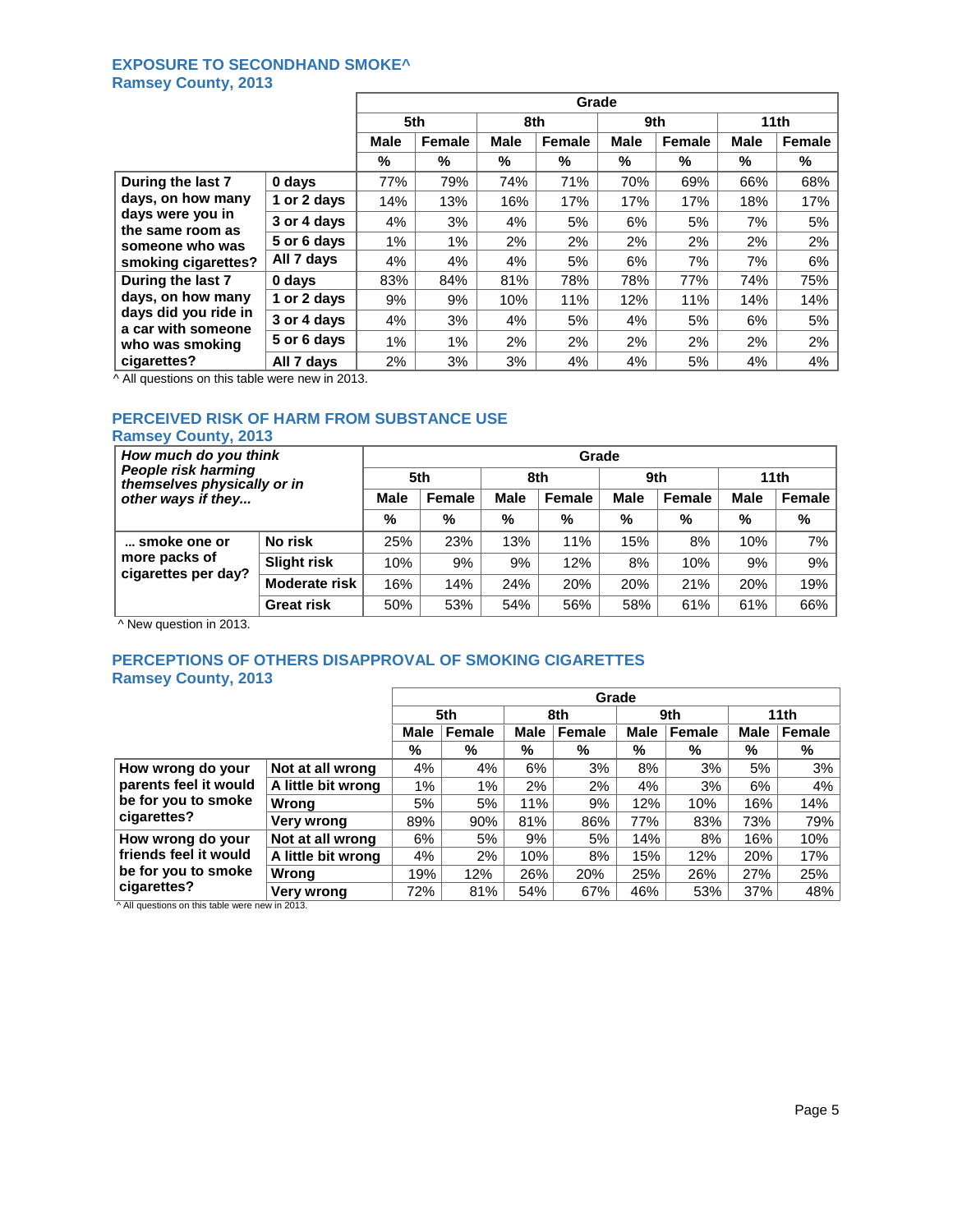## **USE OF TOBACCO Ramsey County, 2013**

|                                             |                      | Grade       |        |             |        |                  |        |
|---------------------------------------------|----------------------|-------------|--------|-------------|--------|------------------|--------|
|                                             |                      | 8th         |        | 9th         |        | 11 <sub>th</sub> |        |
| How often do you use each of the following? |                      | <b>Male</b> | Female | <b>Male</b> | Female | <b>Male</b>      | Female |
|                                             |                      | %           | %      | %           | %      | %                | %      |
| Tobacco (cigarettes,<br>chew)               | <b>Never</b>         | 94%         | 96%    | 90%         | 91%    | 80%              | 89%    |
|                                             | Tried once or twice  | 2%          | 2%     | 4%          | 3%     | 4%               | 4%     |
|                                             | Once or twice a year | $1\%$       | 0%     | 1%          | $1\%$  | 3%               | 2%     |
|                                             | Once a month         | 1%          | 1%     | 1%          | 1%     | 2%               | 1%     |
|                                             | Twice a month        | 0%          | $0\%$  | 1%          | $1\%$  | 2%               | 2%     |
|                                             | Once a week          | 0%          | 0%     | 1%          | 1%     | 2%               | 1%     |
|                                             | <b>Daily</b>         | 1%          | $0\%$  | 2%          | $1\%$  | 6%               | 2%     |

\* 5th grade survey did not ask these questions. ^ All questions on this table were new in 2013.

## **PERCEPTIONS OF OTHERS' USE OF TOBACCO Ramsey County, 2013**

| In your opinion, how often do you think MOST |                      | Grade       |        |             |        |                  |        |  |  |  |
|----------------------------------------------|----------------------|-------------|--------|-------------|--------|------------------|--------|--|--|--|
| STUDENTS in your school use each of the      |                      | 8th         |        | 9th         |        | 11 <sub>th</sub> |        |  |  |  |
| following?                                   |                      | <b>Male</b> | Female | <b>Male</b> | Female | <b>Male</b>      | Female |  |  |  |
|                                              |                      | %           | %      | %           | %      | %                | %      |  |  |  |
| Tobacco (cigarettes,<br>chew)                | <b>Never</b>         | 51%         | 39%    | 29%         | 17%    | 18%              | 11%    |  |  |  |
|                                              | Tried once or twice  | 24%         | 30%    | 20%         | 22%    | 17%              | 18%    |  |  |  |
|                                              | Once or twice a year | 6%          | 6%     | 7%          | 5%     | 5%               | 6%     |  |  |  |
|                                              | Once a month         | 5%          | 6%     | 8%          | 10%    | 8%               | 9%     |  |  |  |
|                                              | Twice a month        | 2%          | 3%     | 4%          | 7%     | 6%               | 7%     |  |  |  |
|                                              | Once a week          | 6%          | 9%     | 15%         | 15%    | 16%              | 18%    |  |  |  |
|                                              | <b>Daily</b>         | 6%          | 7%     | 18%         | 24%    | 30%              | 32%    |  |  |  |

\* 5th grade survey did not ask these questions.

^ All questions on this table were new in 2013.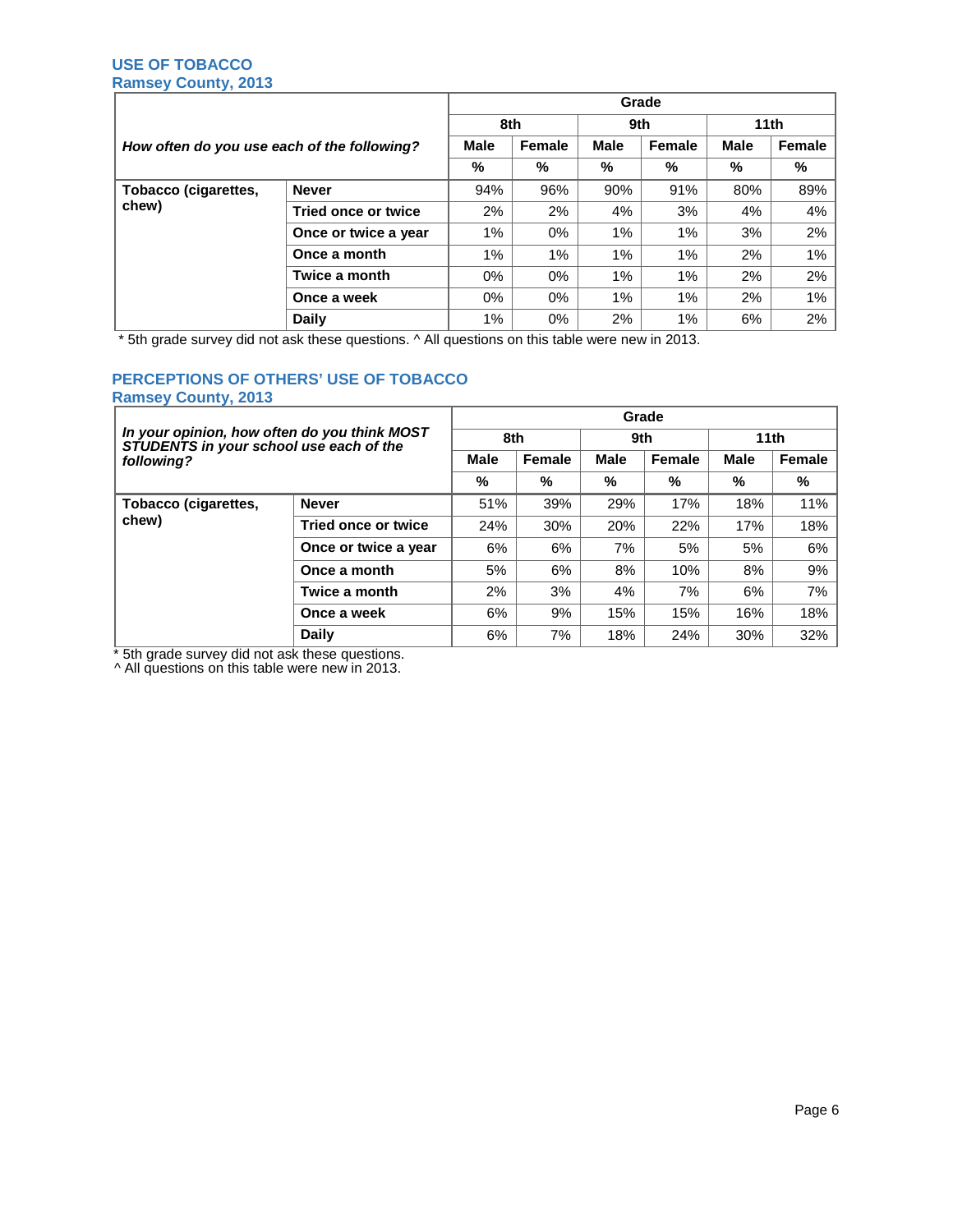## **DISPARITIES IN TOBACCO USE**

The Minnesota Youth Tobacco Survey offers great detail on tobacco use and tobacco prevention, but the sample size is too small to provide reliable estimates of tobacco use among Minnesota's racial/ethnic groups and other small population groups. The Minnesota Student Survey (MSS), on the other hand, is many times larger than the MYTS and can provide data on a handful of tobacco use indicators for racial/ethnic groups and other groups.

The Minnesota Student Survey (MSS) has been conducted every three years since 1989. Tobacco use questions were asked of students in grades 8, 9, and 11. In 2013, 84 percent of public school districts participated, and 71 percent of all 8<sup>th</sup> graders, 69 percent of all 9<sup>th</sup> graders, and 62 percent of all 11<sup>th</sup> graders in Minnesota's regular public schools took the survey.

## *Current Tobacco Use*

In 2013, 5.5 percent of 8<sup>th</sup> graders, 10.4 percent of 9<sup>th</sup> graders, and 18.9 percent of 11<sup>th</sup> graders reported using cigarettes, cigar products or smokeless tobacco in the past 30 days. The Student Survey identifies several groups with tobacco use rates well above the statewide average.

- Among racial-ethnic groups, American Indian students had the highest tobacco use rates in all three grades  $-$  29.2 percent of American Indian  $11<sup>th</sup>$  grade students had used tobacco in the past 30 days. African American and Hispanic students had rates slightly above average in 8<sup>th</sup> and 9<sup>th</sup> grades.
- Students who did not identify as heterosexual had exceptionally high tobacco use rates, reaching 37.1 percent among bisexual  $11<sup>th</sup>$  grade students and 29.2 percent among gay or lesbian 11<sup>th</sup> grade students.
- Students from low-income households as identified by receiving free or reduced-price school lunch reported tobacco use rates that were substantially above average in  $8<sup>th</sup>$  and  $9<sup>th</sup>$  grades.
- Students experiencing economic distress had very high rates of tobacco use; 34.5% of  $11<sup>th</sup>$ grade students who had to skip meals in the past month and 38.7% of 11<sup>th</sup> grade students who were homeless at some time in the past year reported using tobacco in the past 30 days.
- Smaller school districts in Greater Minnesota had tobacco use rates slightly above average.

## **Percent of Minnesota students who used any tobacco products\* in the past 30 days, by grade and population groups: 2013.**

| POPULATION GROUP                   | Grade 8 | Grade 9 | Grade 11 |
|------------------------------------|---------|---------|----------|
| <b>ALL STUDENTS</b>                | 5.5%    | 10.4%   | 18.9%    |
| <b>RACE-ETHNIC GROUP</b>           |         |         |          |
| American Indian or Alaska Native   | 11.6%   | 21.3%   | 29.2%    |
|                                    | 3.6%    | 6.1%    | 8.9%     |
| Black, African or African American | 7.9%    | 12.8%   | 14.8%    |
|                                    | 8.9%    | 14.0%   | 18.4%    |
|                                    | 5.2%    | 10.3%   | 20.0%    |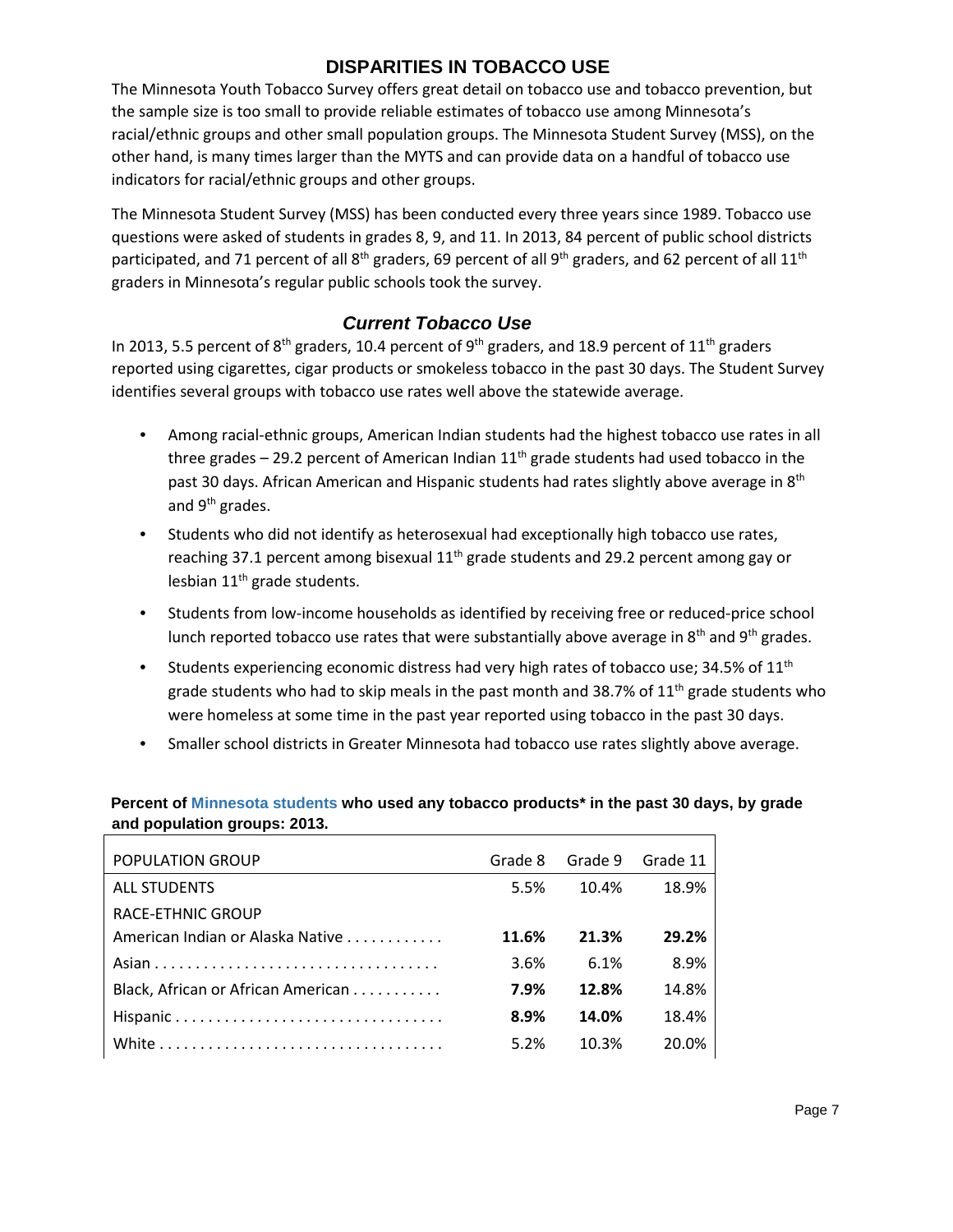| <b>SEXUAL ORIENTATION**</b>                                                                                     |       |       |       |
|-----------------------------------------------------------------------------------------------------------------|-------|-------|-------|
|                                                                                                                 | N/A   | 9.5%  | 18.1% |
|                                                                                                                 | N/A   | 33.4% | 37.1% |
|                                                                                                                 | N/A   | 29.5% | 29.2% |
|                                                                                                                 | N/A   | 12.2% | 23.8% |
| <b>ECONOMIC HARDSHIP</b>                                                                                        |       |       |       |
| Receives free or reduced-price school lunch                                                                     | 9.3%  | 15.1% | 20.5% |
| Had to skip meals because family did not have                                                                   |       |       |       |
| enough money to buy food                                                                                        | 19.0% | 28.7% | 34.5% |
| Homeless in past 12 months                                                                                      | 16.2% | 28.3% | 38.7% |
| PLACE AND DISTRICT SIZE                                                                                         |       |       |       |
| Twin Cities Metro area (seven counties)                                                                         | 4.6%  | 9.0%  | 16.2% |
| *neced as these corrections that will distribute the forecation of an analysis of the still and that a straight |       |       |       |

\*Based on three questions that asked about use of cigarettes; cigars, cigarillos, or little cigars; and chewing tobacco, snuff, or dip in the past 30 days.

\*\*Grades 9 and 11 only

Source: Minnesota Student survey, 2013

## *Secondhand smoke exposure*

The same race, economic and demographic groups with higher rates of tobacco use also showed above average exposure to secondhand smoke in a room or in a vehicle during the previous seven days.

## **Percent of Minnesota students who were exposed to secondhand smoke\* in the past 30 days, by grade and population groups, 2013**

| POPULATION GROUP                                     | Grade 8 | Grade 9 | Grade 11 |
|------------------------------------------------------|---------|---------|----------|
| <b>ALL STUDENTS</b>                                  | 32.3%   | 35.4%   | 39.6%    |
| <b>RACE-ETHNIC GROUP</b>                             |         |         |          |
| American Indian or Alaska Native                     | 53.4%   | 56.5%   | 61.2%    |
|                                                      | 23.5%   | 26.0%   | 31.1%    |
| Black, African or African American                   | 36.1%   | 39.7%   | 40.1%    |
|                                                      | 34.3%   | 37.4%   | 39.2%    |
|                                                      | 32.8%   | 36.1%   | 40.5%    |
| <b>SEXUAL ORIENTATION**</b>                          |         |         |          |
|                                                      | N/A     | 34.3%   | 38.7%    |
|                                                      | N/A     | 63.2%   | 64.0%    |
|                                                      | N/A     | 56.4%   | 54.7%    |
|                                                      | N/A     | 38.2%   | 43.3%    |
| <b>ECONOMIC HARDSHIP</b>                             |         |         |          |
| Receives free or reduced-price school lunch          | 47.1%   | 50.5%   | 52.4%    |
| Had to skip meals because family did not have enough |         |         |          |
|                                                      | 63.3%   | 65.1%   | 65.4%    |